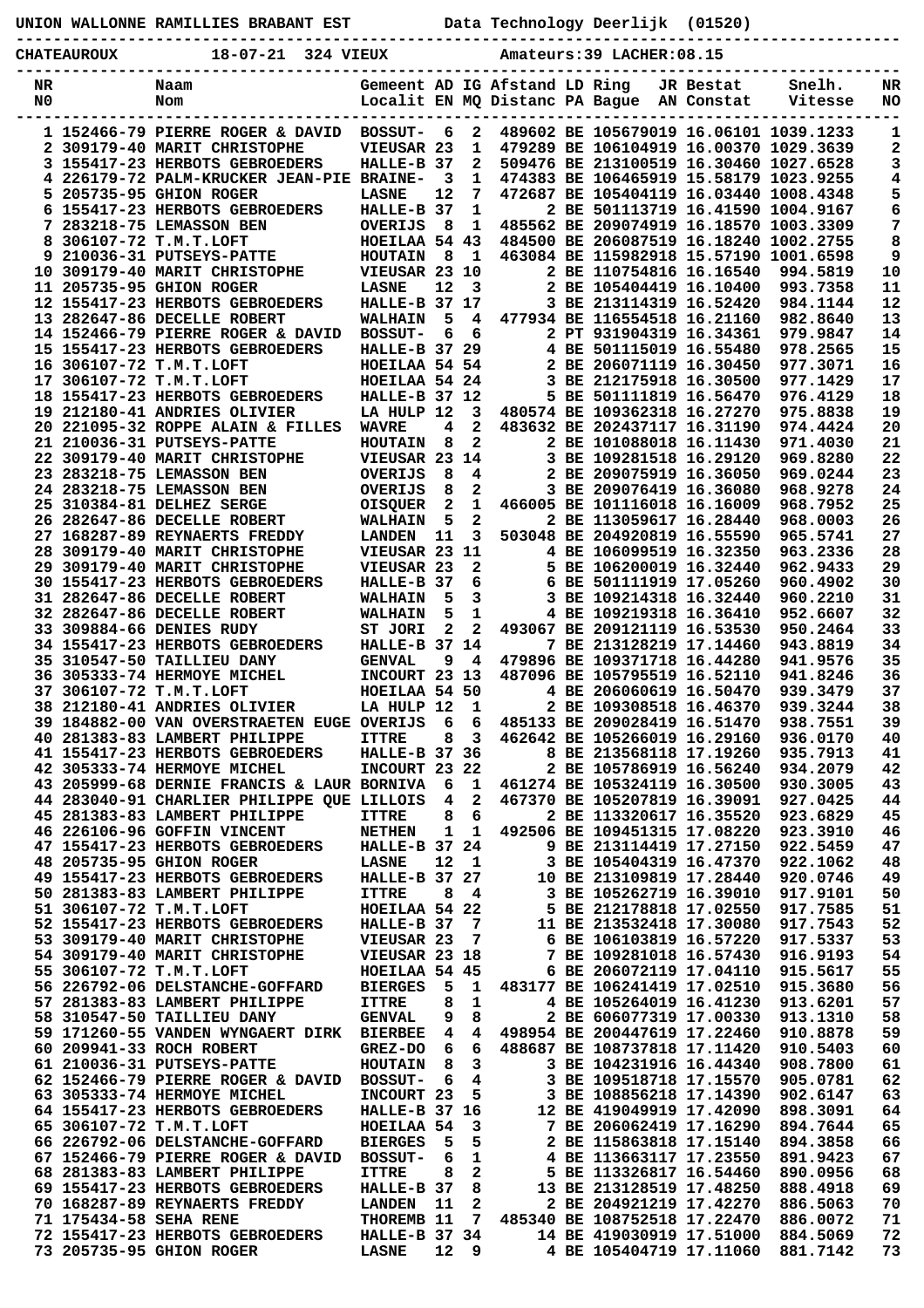|    |                        | 74 209941-33 ROCH ROBERT                                                                                                                                   | <b>GREZ-DO</b>       | 6    | 5                       |                               | 2 BE 105904519 17.29320                                                                                                                                        |           | 881.2581                                                 | 74             |
|----|------------------------|------------------------------------------------------------------------------------------------------------------------------------------------------------|----------------------|------|-------------------------|-------------------------------|----------------------------------------------------------------------------------------------------------------------------------------------------------------|-----------|----------------------------------------------------------|----------------|
|    |                        | 75 155417-23 HERBOTS GEBROEDERS                                                                                                                            | <b>HALLE-B 37 22</b> |      |                         |                               | 15 BE 213115119 17.55520                                                                                                                                       |           | 877.0963                                                 | 75             |
|    |                        | 76 306107-72 T.M.T.LOFT                                                                                                                                    | HOEILAA 54 44        |      |                         |                               | 8 BE 206074419 17.29130                                                                                                                                        |           | 874.2068                                                 | 76             |
|    | 77 175434-58 SEHA RENE |                                                                                                                                                            | THOREMB 11           |      | 4                       |                               | 2 BE 112705017 17.31140                                                                                                                                        |           | 872.5475                                                 | 77             |
|    |                        | 78 212180-41 ANDRIES OLIVIER                                                                                                                               | LA HULP 12           |      | 9                       |                               | 3 BE 105456019 17.26370                                                                                                                                        |           | 871.2101                                                 | 78             |
|    |                        | 79 168287-89 REYNAERTS FREDDY                                                                                                                              | <b>LANDEN</b>        | 11   | 8                       |                               | 3 BE 204922919 17.53400                                                                                                                                        |           | 869.3226                                                 | 79             |
|    |                        | 80 184882-00 VAN OVERSTRAETEN EUGE OVERIJS                                                                                                                 |                      | 6    | $\overline{a}$          |                               | 2 BE 209028719 17.33300                                                                                                                                        |           | 868.6356                                                 | 80             |
|    |                        | 81 306107-72 T.M.T.LOFT                                                                                                                                    | HOEILAA 54           |      | 9                       |                               | 9 BE 206065619 17.32540                                                                                                                                        |           | 868.4352                                                 | 81             |
|    |                        |                                                                                                                                                            |                      |      |                         |                               |                                                                                                                                                                |           |                                                          |                |
|    |                        | 82 283040-91 CHARLIER PHILIPPE QUE LILLOIS                                                                                                                 |                      | - 4  | $\mathbf 1$             |                               | 2 BE 108521318 17.13381                                                                                                                                        |           | 867.6933                                                 | 82             |
|    |                        | 83 168287-89 REYNAERTS FREDDY                                                                                                                              | <b>LANDEN</b>        | 11   | 7                       |                               | 4 BE 210631017 17.54510                                                                                                                                        |           | 867.5485                                                 | 83             |
|    |                        | 84 155417-23 HERBOTS GEBROEDERS                                                                                                                            | <b>HALLE-B 37 10</b> |      |                         |                               | 16 BE 213514818 18.03160                                                                                                                                       |           | 866.0630                                                 | 84             |
|    |                        | 85 205999-68 DERNIE FRANCIS & LAUR BORNIVA                                                                                                                 |                      | - 6  | 3                       |                               | 2 BE 105326919 17.07450                                                                                                                                        |           | 865.8358                                                 | 85             |
|    |                        | 86 305333-74 HERMOYE MICHEL                                                                                                                                | INCOURT 23           |      | 7                       |                               | 4 BE 105787019 17.38090                                                                                                                                        |           | 864.9489                                                 | 86             |
|    |                        |                                                                                                                                                            |                      |      |                         |                               |                                                                                                                                                                |           |                                                          |                |
|    |                        | 87 209941-33 ROCH ROBERT                                                                                                                                   | GREZ-DO              | - 6  | 4                       |                               | 3 BE 105904119 17.41450                                                                                                                                        |           | 862.2620                                                 | 87             |
|    |                        | 88 212180-41 ANDRIES OLIVIER                                                                                                                               | LA HULP 12           |      | 6                       |                               | 4 BE 105458719 17.33480                                                                                                                                        |           | 860.0107                                                 | 88             |
|    |                        | 89 281823-38 LIBOUTON C-R                                                                                                                                  | <b>ROUX-MI</b>       | 3    | 1                       |                               | 488386 BE 107527914 17.46010                                                                                                                                   |           | 855.2920                                                 | 89             |
|    |                        | 90 306107-72 T.M.T.LOFT                                                                                                                                    | HOEILAA 54 19        |      |                         |                               | 10 BE 206071719 17.44380                                                                                                                                       |           | 850.5471                                                 | 90             |
|    |                        | 91 309179-40 MARIT CHRISTOPHE                                                                                                                              | VIEUSAR 23           |      | 8                       |                               | 8 BE 106096319 17.38310                                                                                                                                        |           | 850.5321                                                 | 91             |
|    |                        |                                                                                                                                                            |                      |      |                         |                               |                                                                                                                                                                |           |                                                          |                |
|    | 92 175434-58 SEHA RENE |                                                                                                                                                            | THOREMB 11           |      | 1                       |                               | 3 BE 116004619 17.47330                                                                                                                                        |           | 847.6814                                                 | 92             |
|    |                        | 93 205735-95 GHION ROGER                                                                                                                                   | <b>LASNE</b>         |      | 12 10                   |                               | 5 BE 115025119 17.32390                                                                                                                                        |           | 847.6410                                                 | 93             |
|    |                        | 94 155417-23 HERBOTS GEBROEDERS                                                                                                                            | HALLE-B 37 15        |      |                         |                               | 17 BE 213101819 18.16180                                                                                                                                       |           | 847.2909                                                 | 94             |
|    |                        | 95 306107-72 T.M.T.LOFT                                                                                                                                    | HOEILAA 54 46        |      |                         |                               | 11 BE 206083719 17.48400                                                                                                                                       |           | 844.5671                                                 | 95             |
|    |                        | 96 226792-06 DELSTANCHE-GOFFARD                                                                                                                            | <b>BIERGES</b>       | 5    | 3                       |                               | 3 BE 109700318 17.47530                                                                                                                                        |           | 843.4126                                                 | 96             |
|    |                        |                                                                                                                                                            | INCOURT 23 18        |      |                         |                               | 5 BE 105798419 17.53170                                                                                                                                        |           | 842.3137                                                 | 97             |
|    |                        | 97 305333-74 HERMOYE MICHEL                                                                                                                                |                      |      |                         |                               |                                                                                                                                                                |           |                                                          |                |
|    |                        | 98 305333-74 HERMOYE MICHEL                                                                                                                                | INCOURT 23 19        |      |                         |                               | 6 BE 105794119 17.55060                                                                                                                                        |           | 839.6759                                                 | 98             |
|    |                        | 99 307193-91 ADAM ANDRE                                                                                                                                    | <b>JODOIGN</b>       | $-5$ | 5                       |                               | 492356 BE 105704619 18.02260                                                                                                                                   |           | 838.1479                                                 | 99             |
|    |                        | 100 168287-89 REYNAERTS FREDDY                                                                                                                             | <b>LANDEN</b>        | 11   | 5.                      |                               | 5 BE 204922619 18.15220                                                                                                                                        |           | 837.9013                                                 | 100            |
|    |                        | 101 212180-41 ANDRIES OLIVIER                                                                                                                              | LA HULP 12           |      | 4                       |                               | 5 BE 109364518 17.48570                                                                                                                                        |           | 837.3099                                                 | 101            |
|    |                        |                                                                                                                                                            | <b>HALLE-B 37 26</b> |      |                         |                               | 18 BE 606380819 18.27100                                                                                                                                       |           | 832.2505                                                 | 102            |
|    |                        | 102 155417-23 HERBOTS GEBROEDERS                                                                                                                           |                      |      |                         |                               |                                                                                                                                                                |           |                                                          |                |
|    |                        | 103 205735-95 GHION ROGER                                                                                                                                  | <b>LASNE</b>         | 12   | $\overline{\mathbf{2}}$ |                               | 6 BE 105404619 17.43050                                                                                                                                        |           | 832.0733                                                 | 103            |
|    |                        | 104 155417-23 HERBOTS GEBROEDERS                                                                                                                           | HALLE-B 37 37        |      |                         |                               | 19 BE 606379319 18.27580                                                                                                                                       |           | 831.1643                                                 | 104            |
|    |                        | 105 152466-79 PIERRE ROGER & DAVID                                                                                                                         | <b>BOSSUT-</b>       | 6    | 3                       |                               | 5 BE 109520018 18.10480                                                                                                                                        |           | 821.7556                                                 | 105            |
|    |                        | 106 125083-50 NOTTE-LIBOUTON                                                                                                                               | <b>CHAUMON</b>       | 6    |                         |                               | 2 482578 BE 105507319 18.03480                                                                                                                                 |           | 819.5958                                                 | 106            |
|    |                        |                                                                                                                                                            |                      | 9    | $\overline{a}$          |                               |                                                                                                                                                                |           |                                                          |                |
|    |                        | 107 310547-50 TAILLIEU DANY                                                                                                                                | <b>GENVAL</b>        |      |                         |                               | 3 BE 115883718 18.03500                                                                                                                                        |           | 814.9946                                                 | 107            |
|    |                        | 108 226179-72 PALM-KRUCKER JEAN-PIE BRAINE- 3 3                                                                                                            |                      |      |                         |                               | 2 BE 112311617 17.57290                                                                                                                                        |           | 814.4147                                                 | 108            |
|    |                        | UNION WALLONNE RAMILLIES BRABANT EST Data Technology Deerlijk (01520)                                                                                      |                      |      |                         |                               |                                                                                                                                                                |           |                                                          |                |
|    | <b>CHATEAUROUX</b>     | $18 - 07 - 21$                                                                                                                                             | 263 YEARLING         |      |                         |                               | Amateurs: 29 LACHER: 08.15                                                                                                                                     |           |                                                          |                |
| NR |                        | Naam                                                                                                                                                       |                      |      |                         | Gemeent AD IG Afstand LD Ring |                                                                                                                                                                | JR Bestat | Snelh.                                                   | NR             |
| N0 |                        | Nom                                                                                                                                                        |                      |      |                         |                               | Localit EN MQ Distanc PA Bague AN Constat                                                                                                                      |           | Vitesse                                                  | NO.            |
|    |                        |                                                                                                                                                            |                      |      |                         |                               |                                                                                                                                                                |           |                                                          |                |
|    |                        | 1 282647-86 DECELLE ROBERT                                                                                                                                 |                      |      |                         |                               | WALHAIN 6 1 477934 BE 113127920 15.50110 1049.9813                                                                                                             |           |                                                          | - 1            |
|    |                        |                                                                                                                                                            |                      |      |                         |                               |                                                                                                                                                                |           |                                                          |                |
|    |                        | 2 155417-23 HERBOTS GEBROEDERS HALLE-B 63 34 509476 BE 213314420 16.31480 1025.5153                                                                        |                      |      |                         |                               |                                                                                                                                                                |           |                                                          | $\mathbf{2}$   |
|    |                        |                                                                                                                                                            |                      |      |                         |                               |                                                                                                                                                                |           |                                                          | $\mathbf{3}$   |
|    |                        | 3 309884-66 DENIES RUDY 5T JORI 10 6 493067 BE 205485620 16.19110 1018.3477<br>4 306107-72 T.M.T.LOFT HOEILAA 14 11 484500 BE 205701420 16.15570 1007.3812 |                      |      |                         |                               |                                                                                                                                                                |           |                                                          | $\pmb{4}$      |
|    |                        | INCOURT 12 11 486960 BE 301562120 16.19391 1004.7629<br>5 307033-28 HOK SAPIN                                                                              |                      |      |                         |                               |                                                                                                                                                                |           |                                                          | 5              |
|    |                        | 6 226179-72 PALM-KRUCKER JEAN-PIE BRAINE- 8 1 474383 BE 113579920 16.07469 1003.3870                                                                       |                      |      |                         |                               |                                                                                                                                                                |           |                                                          | 6              |
|    |                        | 7 155417-23 HERBOTS GEBROEDERS                                                                                                                             | <b>HALLE-B 63 18</b> |      |                         |                               |                                                                                                                                                                |           | 2 BE 615483520 16.43080 1002.6424                        | $\overline{7}$ |
|    |                        | 8 125785-73 DE COSTER NOE                                                                                                                                  |                      |      |                         |                               | 7 4 456426 BE 109966720 15.50330 1001.9230                                                                                                                     |           |                                                          | 8              |
|    |                        | 9 309884-66 DENIES RUDY                                                                                                                                    |                      |      |                         |                               | 2 BE 205481420 16.29500                                                                                                                                        |           |                                                          |                |
|    |                        |                                                                                                                                                            |                      |      |                         |                               |                                                                                                                                                                |           | 996.4304                                                 | 9              |
|    |                        | 10 155417-23 HERBOTS GEBROEDERS HALLE-B 63 45                                                                                                              |                      |      |                         |                               | 3 BE 506819220 16.48220 992.4213                                                                                                                               |           |                                                          | 10             |
|    |                        | 11 155417-23 HERBOTS GEBROEDERS                                                                                                                            |                      |      |                         |                               | HALLE-B 63 56 4 BE 213336120 16.49220                                                                                                                          |           | 990.4919                                                 | 11             |
|    |                        | 12 210036-31 PUTSEYS-PATTE                                                                                                                                 |                      |      |                         |                               | HOUTAIN 4 2 463084 BE 112403520 16.03340 988.2991                                                                                                              |           |                                                          | 12             |
|    |                        | 13 210036-31 PUTSEYS-PATTE                                                                                                                                 |                      |      |                         |                               |                                                                                                                                                                |           |                                                          | 13             |
|    |                        | 14 155417-23 HERBOTS GEBROEDERS                                                                                                                            |                      |      |                         |                               |                                                                                                                                                                |           | HOUTAIN 4 1 2 BE 112402120 16.04420 985.9144<br>982.2486 | 14             |
|    |                        | 15 309884-66 DENIES RUDY                                                                                                                                   |                      |      |                         |                               | HALLE-B 63 3 5 BE 615483620 16.53410                                                                                                                           |           | 979.7006                                                 |                |
|    |                        |                                                                                                                                                            |                      |      |                         |                               |                                                                                                                                                                |           |                                                          | 15             |
|    |                        | 16 155417-23 HERBOTS GEBROEDERS                                                                                                                            |                      |      |                         |                               | ST JORI 10 9 3 BE 205482020 16.38170<br>HALLE-B 63 55 6 BE 213339720 16.55490                                                                                  |           | 978.2252                                                 | 16             |
|    |                        | 17 282647-86 DECELLE ROBERT                                                                                                                                |                      |      |                         |                               | WALHAIN 6 3 2 BE 113123020 16.23420                                                                                                                            |           | 977.9701                                                 | 17             |
|    |                        | 18 184882-00 VAN OVERSTRAETEN EUGE OVERIJS 6 4 485133 BE 205622120 16.31330                                                                                |                      |      |                         |                               |                                                                                                                                                                |           | 977.0074                                                 | 18             |
|    |                        | 19 155417-23 HERBOTS GEBROEDERS                                                                                                                            | HALLE-B 63 19        |      |                         |                               | 7 BE 414967220 16.57110                                                                                                                                        |           | 975.6650                                                 | 19             |
|    |                        | 20 155417-23 HERBOTS GEBROEDERS                                                                                                                            | HALLE-B 63 31        |      |                         |                               | 8 BE 610957020 16.58210                                                                                                                                        |           | 973.4900                                                 | 20             |
|    |                        | 21 145223-14 MARTIN MICHAEL                                                                                                                                |                      |      |                         |                               | NIL-SAI 8 3 476601 BE 113330720 16.28029                                                                                                                       |           | 966.6415                                                 | 21             |
|    |                        | 22 155417-23 HERBOTS GEBROEDERS                                                                                                                            |                      |      |                         |                               |                                                                                                                                                                |           | 964.0646                                                 |                |
|    |                        |                                                                                                                                                            | <b>HALLE-B 63 23</b> |      |                         |                               | 9 BE 615480120 17.03280                                                                                                                                        |           |                                                          | 22             |
|    |                        | 23 155417-23 HERBOTS GEBROEDERS                                                                                                                            | <b>HALLE-B 63 22</b> |      |                         |                               | 10 BE 506818720 17.09220                                                                                                                                       |           | 953.4202                                                 | 23             |
|    |                        | 24 307835-54 CLEMENT DOMINIQUE                                                                                                                             |                      |      |                         |                               | MONSTRE 3 1 461347 BE 113860520 16.18589                                                                                                                       |           | 953.2324                                                 | 24             |
|    |                        | 25 155417-23 HERBOTS GEBROEDERS                                                                                                                            | <b>HALLE-B 63 37</b> |      |                         |                               | 11 BE 213338520 17.09330                                                                                                                                       |           | 953.0933                                                 | 25             |
|    |                        | 26 155417-23 HERBOTS GEBROEDERS                                                                                                                            | HALLE-B 63 2         |      |                         |                               | 12 BE 213313920 17.10080                                                                                                                                       |           | 952.0543                                                 | 26             |
|    |                        | 27 155417-23 HERBOTS GEBROEDERS                                                                                                                            | <b>HALLE-B 63 51</b> |      |                         |                               | 13 BE 615483720 17.12360                                                                                                                                       |           | 947.6860                                                 | 27             |
|    |                        | 28 155417-23 HERBOTS GEBROEDERS                                                                                                                            | <b>HALLE-B 63 63</b> |      |                         |                               | 14 BE 615483820 17.13000                                                                                                                                       |           | 946.9814                                                 | 28             |
|    |                        | 29 102222-81 HAZAERT KAMIEL                                                                                                                                |                      |      |                         |                               |                                                                                                                                                                |           | 944.4140                                                 |                |
|    |                        |                                                                                                                                                            |                      |      |                         |                               | NEERIJS 17 9 490749 BE 202099320 16.54380                                                                                                                      |           |                                                          | 29             |
|    |                        | 30 305333-74 HERMOYE MICHEL                                                                                                                                |                      |      |                         |                               | INCOURT 14 10 487096 BE 112628020 16.53250                                                                                                                     |           | 939.5840                                                 | 30             |
|    |                        | 31 155417-23 HERBOTS GEBROEDERS                                                                                                                            |                      |      |                         |                               |                                                                                                                                                                |           | 938.8090                                                 | 31             |
|    | 32 307033-28 HOK SAPIN |                                                                                                                                                            |                      |      |                         |                               |                                                                                                                                                                |           | 936.8219                                                 | 32             |
|    |                        | 33 155417-23 HERBOTS GEBROEDERS                                                                                                                            |                      |      |                         |                               |                                                                                                                                                                |           | 934.2755                                                 | 33             |
|    |                        | 34 102222-81 HAZAERT KAMIEL                                                                                                                                |                      |      |                         |                               | 2 BE 202672820 17.01450                                                                                                                                        |           | 931.6545                                                 | 34             |
|    |                        |                                                                                                                                                            |                      |      |                         |                               |                                                                                                                                                                |           |                                                          |                |
|    |                        | 35 226792-06 DELSTANCHE-GOFFARD BIERGES 15 3 483177 BE 113700920 16.55010<br>36 282647-86 DECELLE ROBERT                                                   | <b>WALHAIN</b> 6 4   |      |                         |                               | 15 BE 213330120 17.17410<br>15 BE 213330120 17.17410<br>HALLE-B 63 46 16 BE 213310720 17.20190<br>NEERIJS 17 4 2 BE 200000 17.20190<br>3 BE 113128320 16.53390 |           | 929.1568<br>921.4962                                     | 35<br>36       |